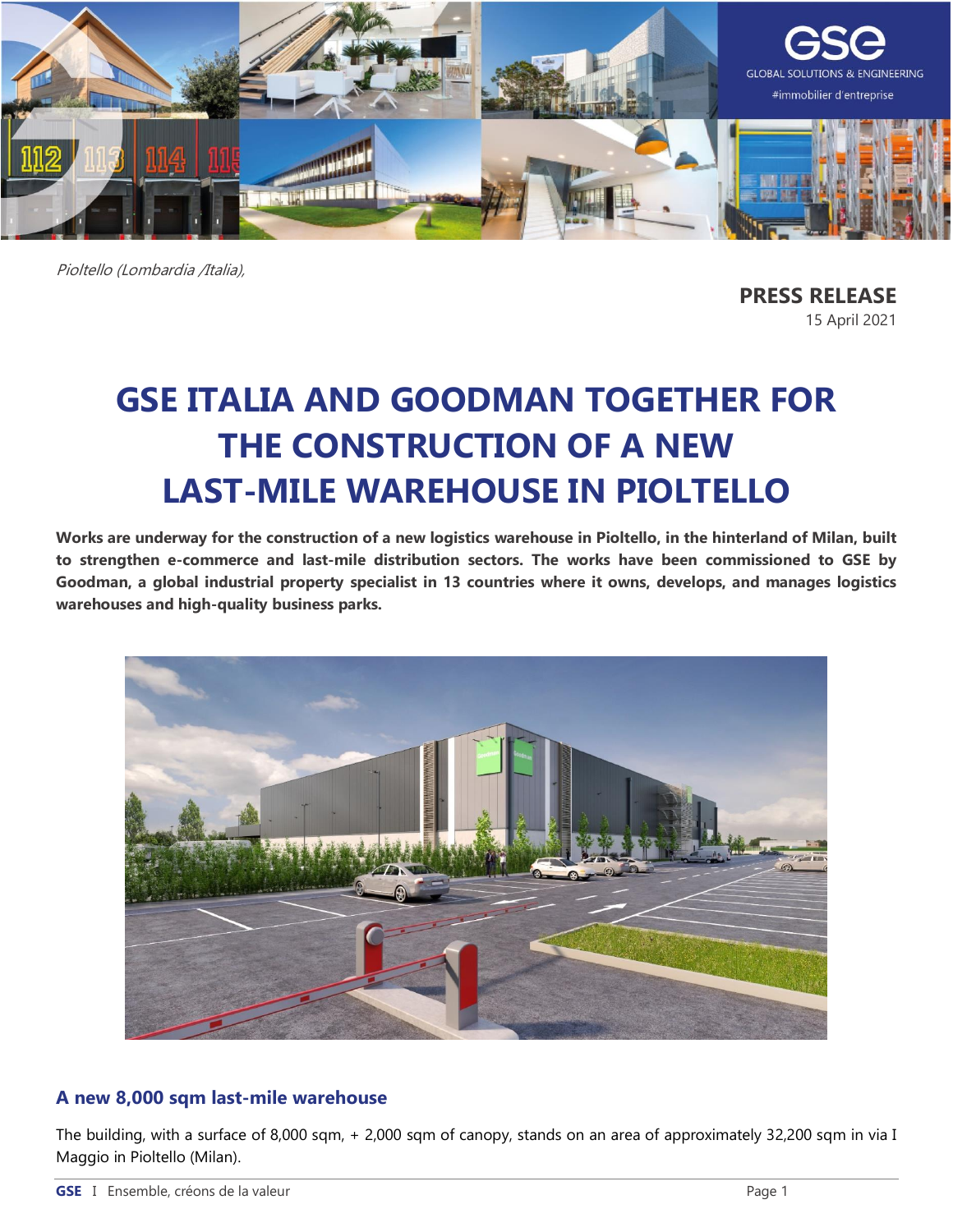The structure, integrating 2,138 sqm of office space and a modern 5,770 sqm warehouse, will have 8 dock doors, 202 parking for vans and 101 parking spaces. Inside, the storage height will be 11 meters and the industrial floor will have a load-bearing capacity of 5 tons/sqm. As regards the building envelope, it will be composed of a Bac-Acier type semi-flat roofing and a body of facades with sandwich panels with mineral wool insulation.

Particular attention was paid to environmental aspects: the building in fact provides for the installation of LEDs between 300 and 500 lux depending on the area and a photovoltaic system of 156.8 kW. The creation of 6,000 sqm of new green areas and the installation of e-charging stations for electric vehicles is also planned. Finally, the building will be certified Breeam Excellent, one of the most relevant international certifications for the monitoring, evaluation, and certification of the sustainability of buildings, not only in the design and construction phases, but also through the subsequent management and maintenance processes.

Works began in February 2021 and the handover is scheduled for August. The investment also includes the construction of a series of urban planning works such as the creation of an external public car park of 61-spaces, a connection of the cycle path to the existing network and a sidewalk on Via I Maggio.

## **A strategic location close to Milan**

The closeness to Milan makes this project undoubtedly strategic: the building benefits from a central position with respect to the city, where consumption is higher. In addition, the proximity to the entrance of the A58-TEEM with the Liscate junction will allow the building to be placed even more strategically for deliveries over much of Lombardy.

"With pride and enthusiasm GSE will build Goodman's logistics centre. The building, strategically relevant, will be realized in compliance with the most modern technologies in the field of sustainability and respect for the environment, themes that both Goodman and GSE consider as fundamental values to build their vision of tomorrow. We hope that this centre will be the first project of a fruitful and long-term collaboration for both companies." explains Paolo Pilu, Operations Director for GSE Italia.

## **ABOUT GSE**

Founded in 1976, GSE has become a global contractor specialising in the comprehensive management of commercial real estate projects in Europe and China (from real estate development and financing to the search for land, project qualification, technical studies, design & build, commissioning, and after-sales services), with commitments on prices, deadlines, and quality.

GSE has over 460 employees producing logistics, industrial, retail, and special purpose buildings, with a turnover of around €670 million in 2020. GSE operates in six European countries as well as China. The company has fourteen branch offices in France: its head office is in Avignon. In 2019, GSE became a company of the GOLDBECK group, the European leader of turnkey construction with revenues of €4 billion and over 7,800 people employed at more than 70 sites.

GSE Italia, the group's Italian subsidiary founded in 1999, operates in the Italian logistics market and is a partner of GDO and 3PLs groups for the realization of distribution centres and logistics platforms.

Among the end users and clients of GSE Italia are companies such as: Carapelli, Euronics, Fresenius Medical Care, Lyreco, Michelin, Pirelli, Susa Trasporti and Transmec.

For further details:<https://www.gsegroup.com/en/>